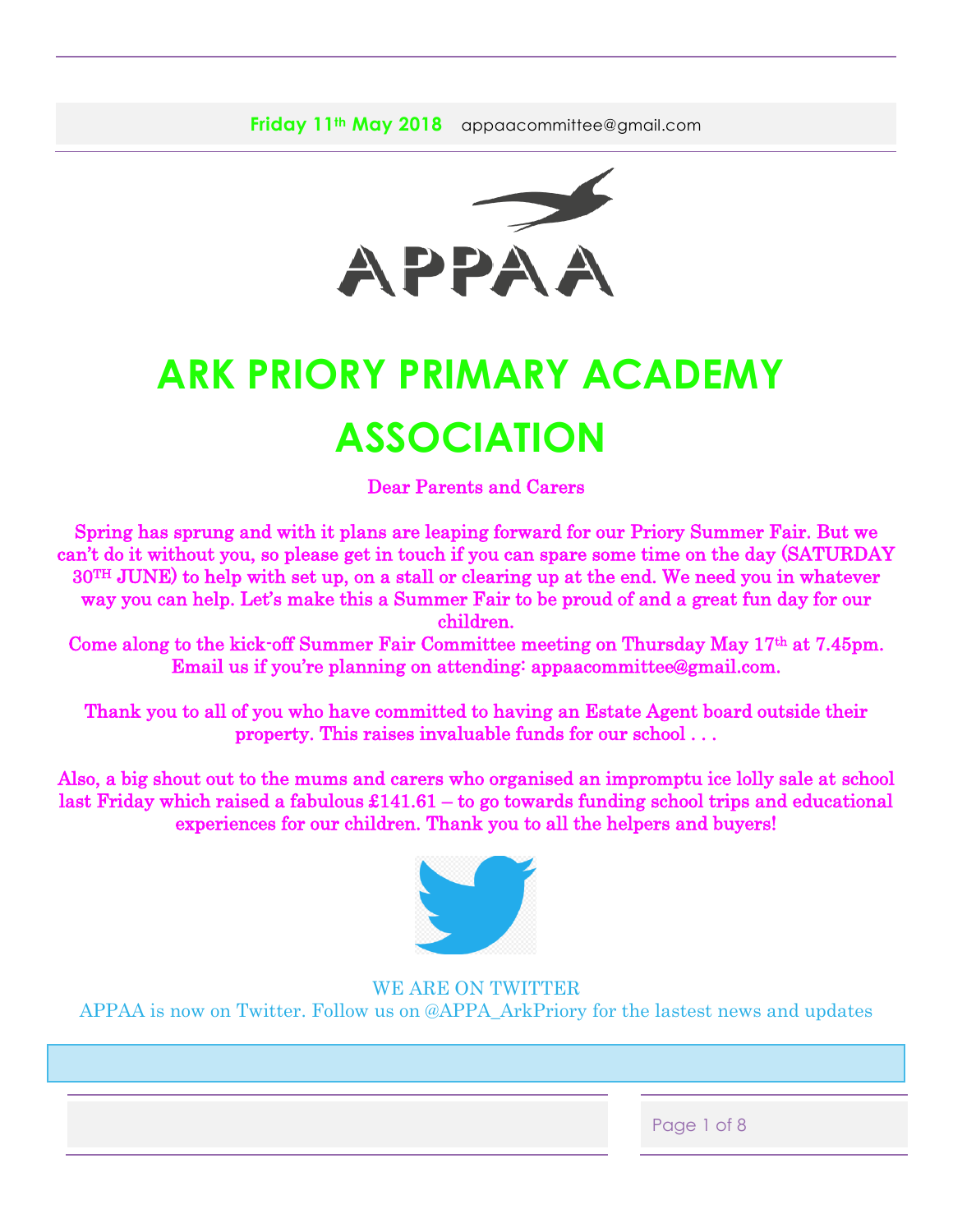

**Friday 8th June: 3pm Year 1 bake sale Thursday 14th June: 7.30pm APPAA Social Evening (Venue TBC) Saturday 30th June: 11-3pm APPAA SUMMER FAIR Friday 20th July: 3pm Reception and Nursery bake sale**

# THE SUMMER FAIR SAVE THE DATE Saturday 30<sup>th</sup> June

# $11 - 3$

Advertising Space

We will once again be producing a professionally printed A5 colour brochure that will be handed out to everyone attending. We will be selling advertising space and already have had an amazing response from local businesses. We only have a bit of space available so wanted to reach out to our parents/carers. If you own a local business or know someone who does, this is a great way to spread the word. Full page £75; half page £35 and quarter page £25. Email appaacommittee@gmail.com to register your interest.

Page 2 of 8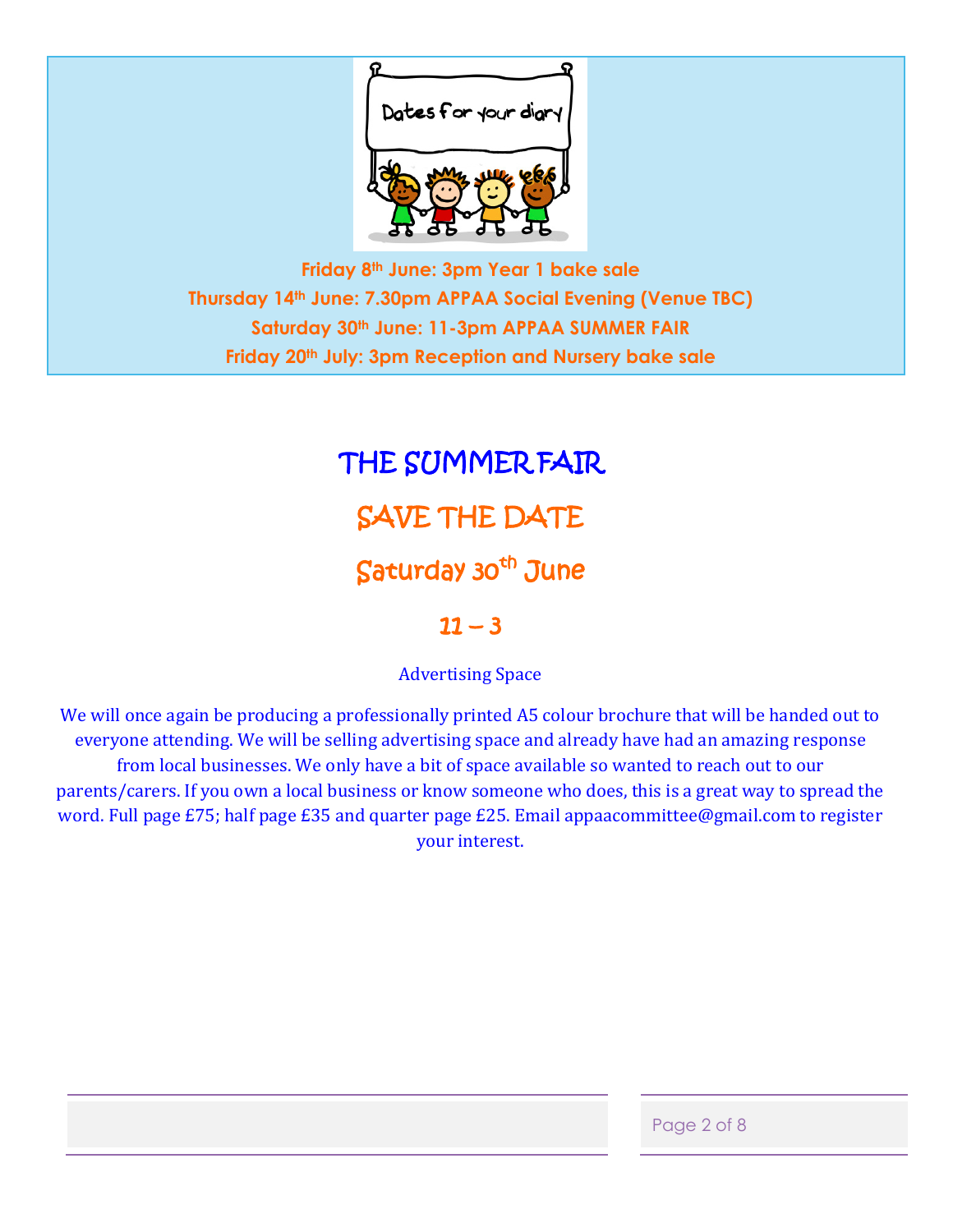# **ARK PRIORY PRIMARY**

# **SCIENCE EQUIPMENT WISHLIST**



**Over the last few weeks, we have seen the exciting arrival of various items of science equipment in the school. A lot of it has been bought from the money raised and donated at the recent Easter Fair. However, we have also had some very kind parents who have donated various supplies. The school would like to thank Lynn West for donating the dental supplies and the Nursery Mum for the various science laboratory items. If any other parents feel there is something they wish to donate, then please get in touch with Miss Terry or Charlotte Newlands (Nursery and Year 2 mum). All the science items are hugely beneficial to all the children's learning and the staff and children are incredibly grateful to receive them.** 

**THANK YOU!**

### **REMAINING ITEMS ARE AS FOLLOWS:**

**Anemometer £24 x 3 total £72**

**Light meter sensor £24 x 10 total £240**

**Data logger box £104.34 x 10 total £1,043.40**

**Metal slinky £3.59 x 2 total £7.20**

**Dental charts £17**

**Newton meters £4.19 x 12 total £50.28**

**Tape measures £3.59 x 2 total £7.20**

**Candles £5**

**Filter papers packs £4.80 x 3 total £14.40**

Page 3 of 8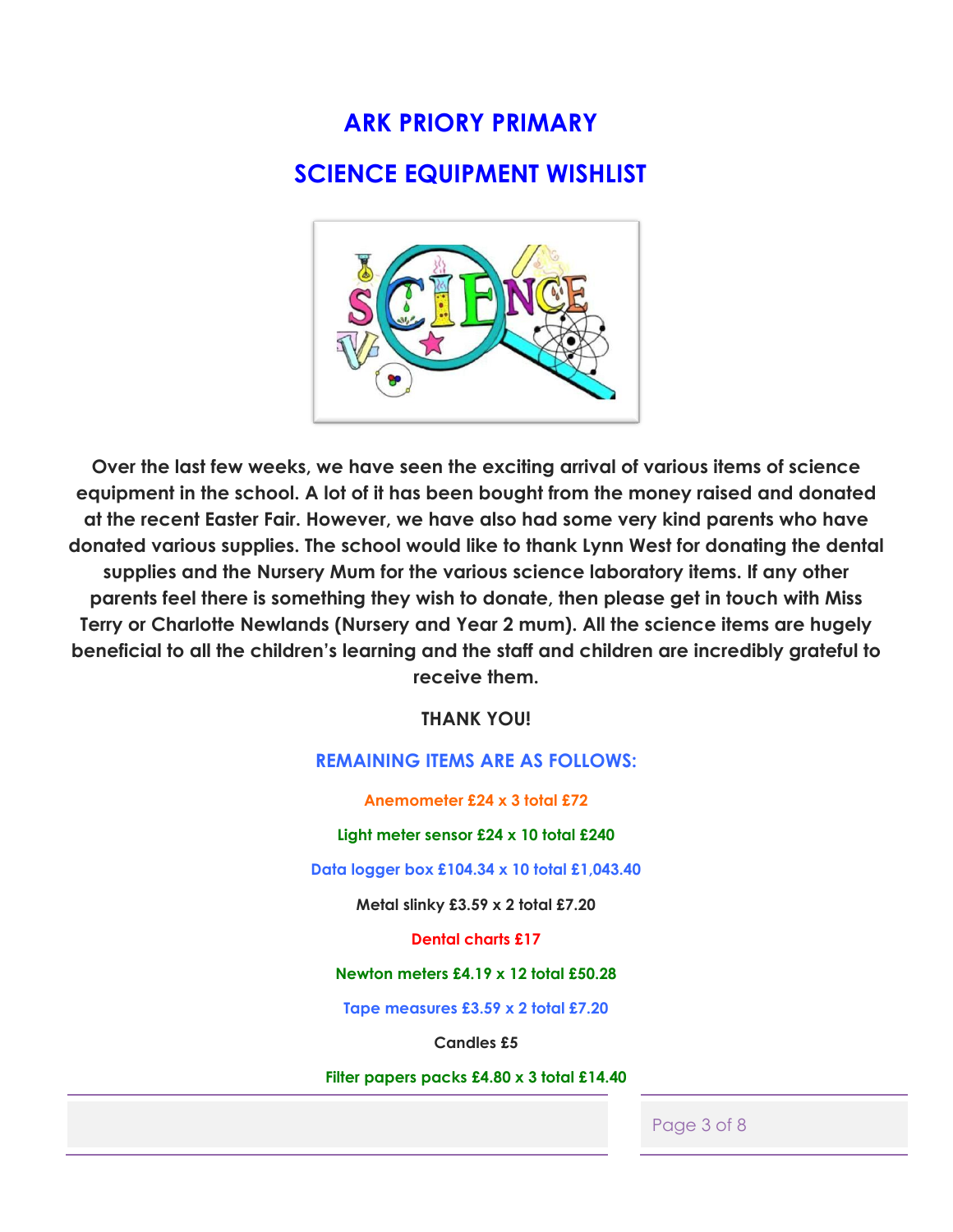**Tea light stands £24 x 10 total £240**

**Pocket microscope £8.34 x 5 total £41.70**

**Nature viewers £4.79 x 10 total £47.90**

**USB digital microscope £130**

**Coloured acetate sheets pack of 20 £15.60**

**Glass mirrors pack £9.60 x 2 £19.20**

**Prisms pack of 7 £20.39**

**Rechargeable batteries pack of 4 £6 x 8 £48**

**Battery charger £25**

**Fuse wire £7.19**



**Propellers pack of 30 £13.19**

**Pulleys 10 pack £2.39**

**Screw drivers £3 x 10 £30**

**Switches pack £28.74 x 2 total £57.50**

**Heat proof mat pack of 10 £15**

**Plasticine £12**

**Seed trays £4**

**Double sided sticky tape £3**

**Digital weather station £120**

**Ice cube trays £3**

#### Page 4 of 8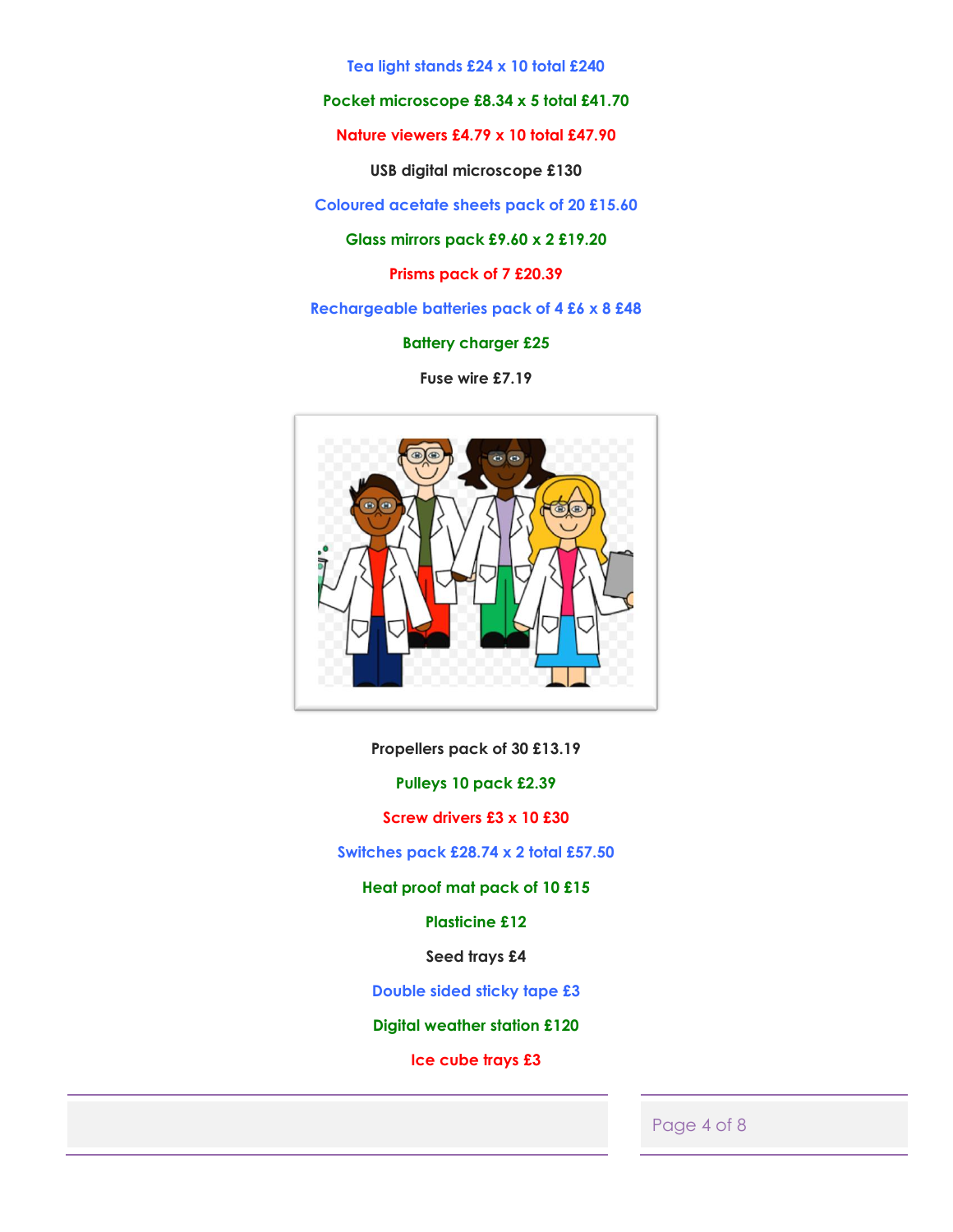**Uv beads £5**

**Plaster of Paris £12**

**Plant seeds £5**

**Petri dishes £11.80**

**Sand paper £2**

**Tweezers £8.40**

**Tea lights £3**

## **Experiment sand boxes £18 x 10 total £180**

**Vinegar, bicarbonate soda, food colouring, sugar and citric acid £20**



Page 5 of 8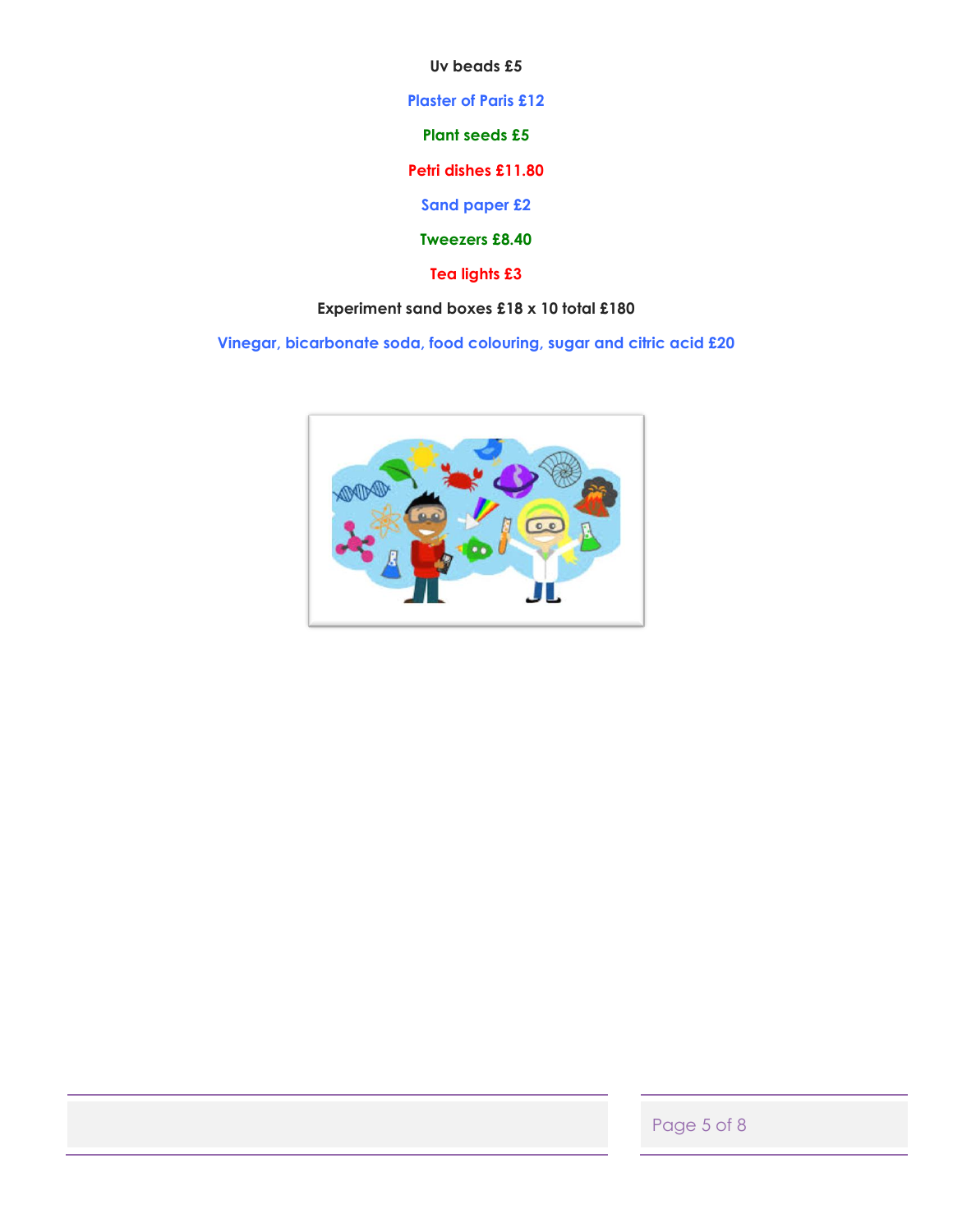

**Thank you to Go View who sponsored the Easter Fair and ran the Beat the Goalie in the playground. Go View are an independent estate agency who have opened up a new office on Churchfield Road and also have an office in Ealing. They are running a special promotion for our school community: for every introduction that leads to a sale or rental, Ark Priory will earn £150! See their ad below:**



Page 6 of 8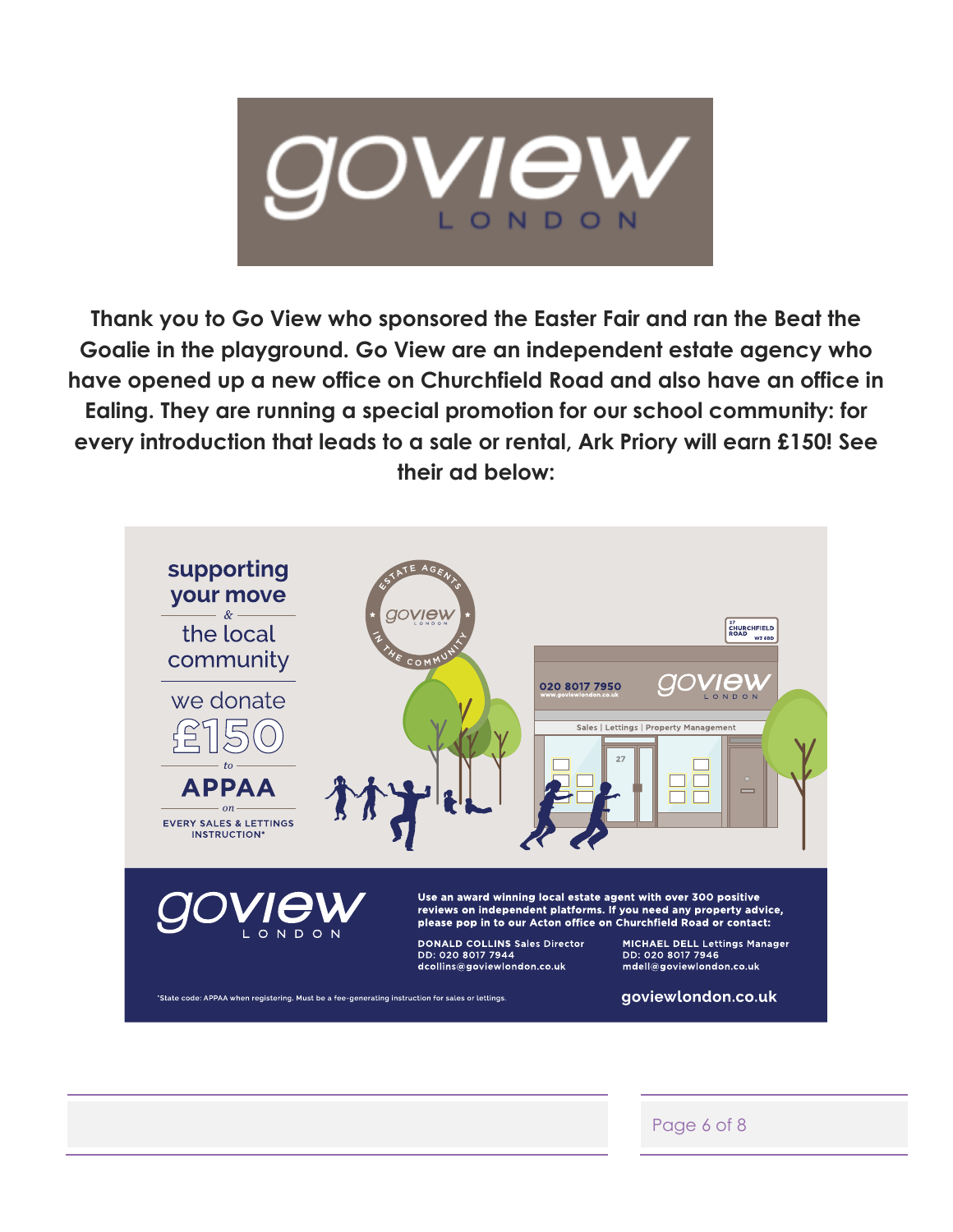

## Is APPAA reaching you?

APPAA wants to keep you updated with latest news and events. We are certain you enjoy hearing about the ways we work together to bring our school community closer, our events, and the fundraising that benefits all our children and is not possible without your help.

We hope we have the email addresses of all parents and carers – you will be receiving emails aimed at all parents from [appaacommittee@gmail.com](mailto:appaacommittee@gmail.com)

You should also be on your child's year group 'google group' used by the reps for occasional year group messages

Additionally each year group has a what's app group - used by APPAA to notify of upcoming events, by class reps for reminders and can be used by parents to ask immediate questions or notices e.g. notice of lost uniform. Used sparingly this is an effective communication tool.

There's also our new Twitter account: @APPAA\_ArkPriory for the latest news and updates

If you are not receiving email communication or you are not on your year group what's app and would like to be, please contact your class reps or email [appaacommittee@gmail.com](mailto:appaacommittee@gmail.com)

There are many ways you can get involved with APPAA - helping your year group bake sale, manning a stall at one of the events - like our upcoming Summer Fair - or maybe you have your own idea? We would love to hear from you.

Page 7 of 8